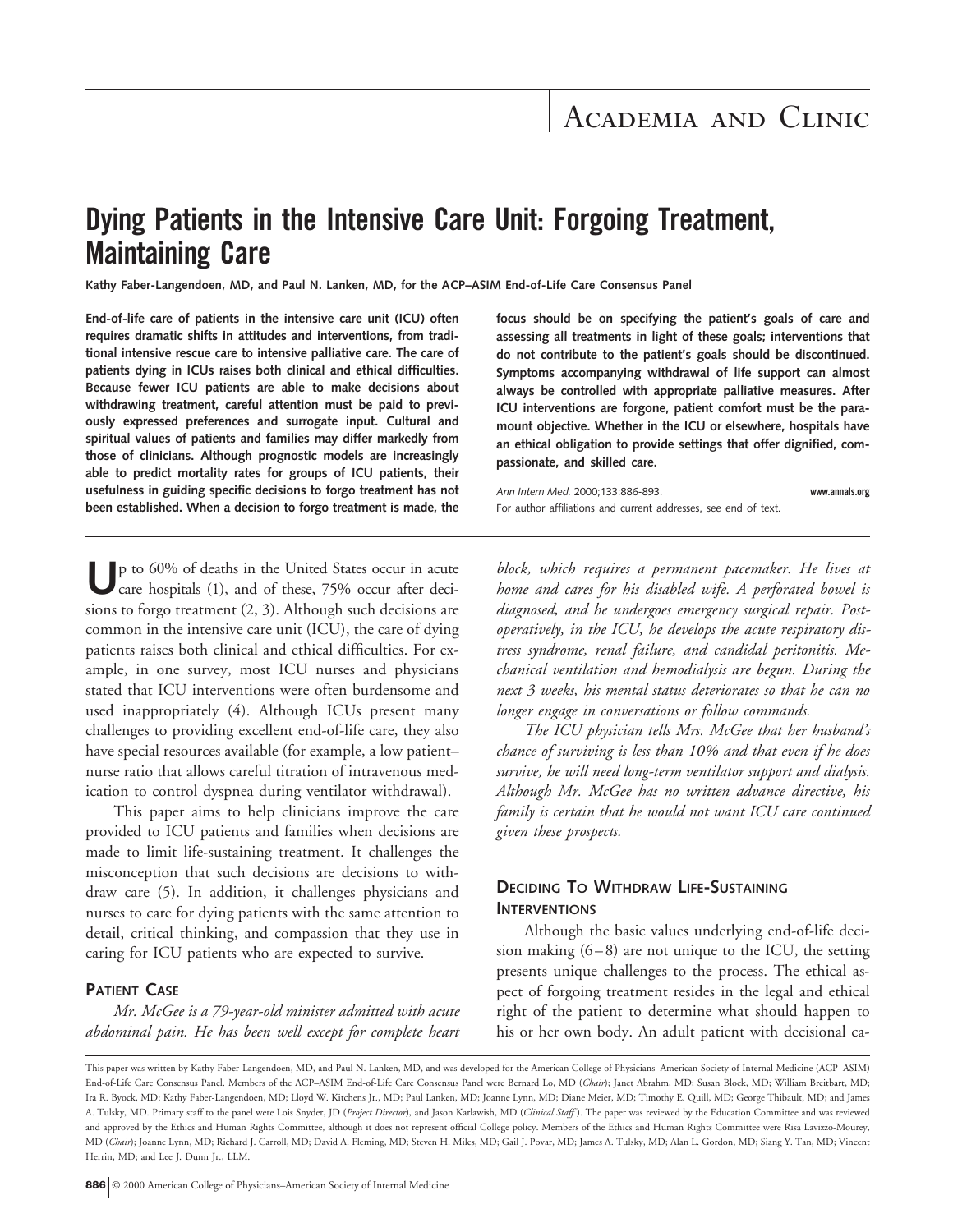pacity must be informed of reasonable treatment options and their possible outcomes. Patients who decide to forgo life-sustaining treatment should have these decisions honored. As a rule, a patient's considered decision should override contrary opinions of family or physicians, no matter how well-intentioned the opposing views may be.

When patients who cannot make decisions are concerned, the issues become more complicated. Before admission, Mr. McGee was fully capable of decision making, and conversations about his preferences for life support may have helped his family make decisions on his behalf. However, 60% to 70% of seriously ill patients, like Mr. McGee, are unable to speak for themselves when decisions to limit treatment are considered (3, 9). Although advance directives allow patients to specify preferences in advance, they have limited usefulness, and only 10% to 20% of patients even complete them. Living wills generally apply only if a patient is terminally ill or permanently unconscious, categories that are inapplicable to many ICU patients. Moreover, patients with advance directives may receive the same care as those without them (8) or may not want them followed literally (10).

In the absence of a proxy designated by the patient, it is helpful to identify a single surrogate decision maker (or, if decisions are made by consensus within the family, a single spokesperson). The surrogate should know the patient well and be willing to serve as the patient's representative. In order of preference, decisions should be made on the basis of 1) the patient's previously stated wishes; 2) inferences based on the patient's values or life goals; or 3) the patient's best interests, as judged by weighing the benefits and burdens of treatment. Many states stipulate surrogates by using a legal hierarchy. However, the legally mandated person and the ethically appropriate person may sometimes differ. For example, a daughter may know much more about her father's preferences than a separated wife. For this reason, all capable patients should be urged on admission to the ICU (if not before) to advise caregivers about how to make decisions and should designate a health care proxy.

Clinicians in the ICU should guide the proxy or surrogate through the decision-making process. Information should be given by using understandable terms and avoiding jargon. In addition, ample time should be allowed for discussion and repeated conversations. If a patient is expected to remain in the ICU for more than 2 days, holding a meeting with the patient and family within 48 hours of admission (and periodically thereafter) can help identify the appropriate goals of ICU treatment. These goals should be reevaluated by considering the patient's course and determining whether current interventions remain consistent with the treatment goals. Participants in such meetings vary but often include the patient's ICU and primary care physicians, nurses, consultants, family, close friends, religious advisor, and, most important, the patient (if possible).

#### **Spiritual Needs and Cultural Values**

Spiritual and religious issues are often significant factors for patients and families who are confronted by the possibility of death. An overwhelming sense of personal loss, with associated emotional and spiritual suffering, are often at the core of a dying person's and family's experience (11). Clinicians should routinely ask patients and families whether spiritual needs are being met and, if not, how the hospital's resources might be more helpful. Chaplains, social workers, and others skilled in supporting people through personal loss can be invaluable. The importance of dealing with the grief, spiritual issues, and emotions of family members emphasizes the need for multidisciplinary approaches.

In addition, clinicians in the ICU should be aware of cultural differences in making decisions at the end of life. People from some cultures may be less willing to discuss resuscitation status or to forgo life-sustaining treatment (12–14) and may be less likely to complete advance directives (15, 16). Cultural and religious knowledge, sensitivity, and respect are essential when ICU staff discuss limiting life support.

#### **Use and Limits of Prognostic Models**

Recent advances in the use of prognostic models have improved objective predictions of hospital mortality rates for ICU patients. However, difficulty in determining if and when an individual patient will die remains a major obstacle to providing end-of-life care in the ICU. For example, the Acute Physiology and Chronic Health Evaluation (APACHE) III prognostic system (17) provides point estimates of mortality with 95% confidence intervals for the day of ICU admission, with updated predictions for subsequent ICU days. This and other models have been validated to predict outcomes of groups of patients (17–19). No controlled evidence, however, shows that prognostic models improve end-of-life decision making for individual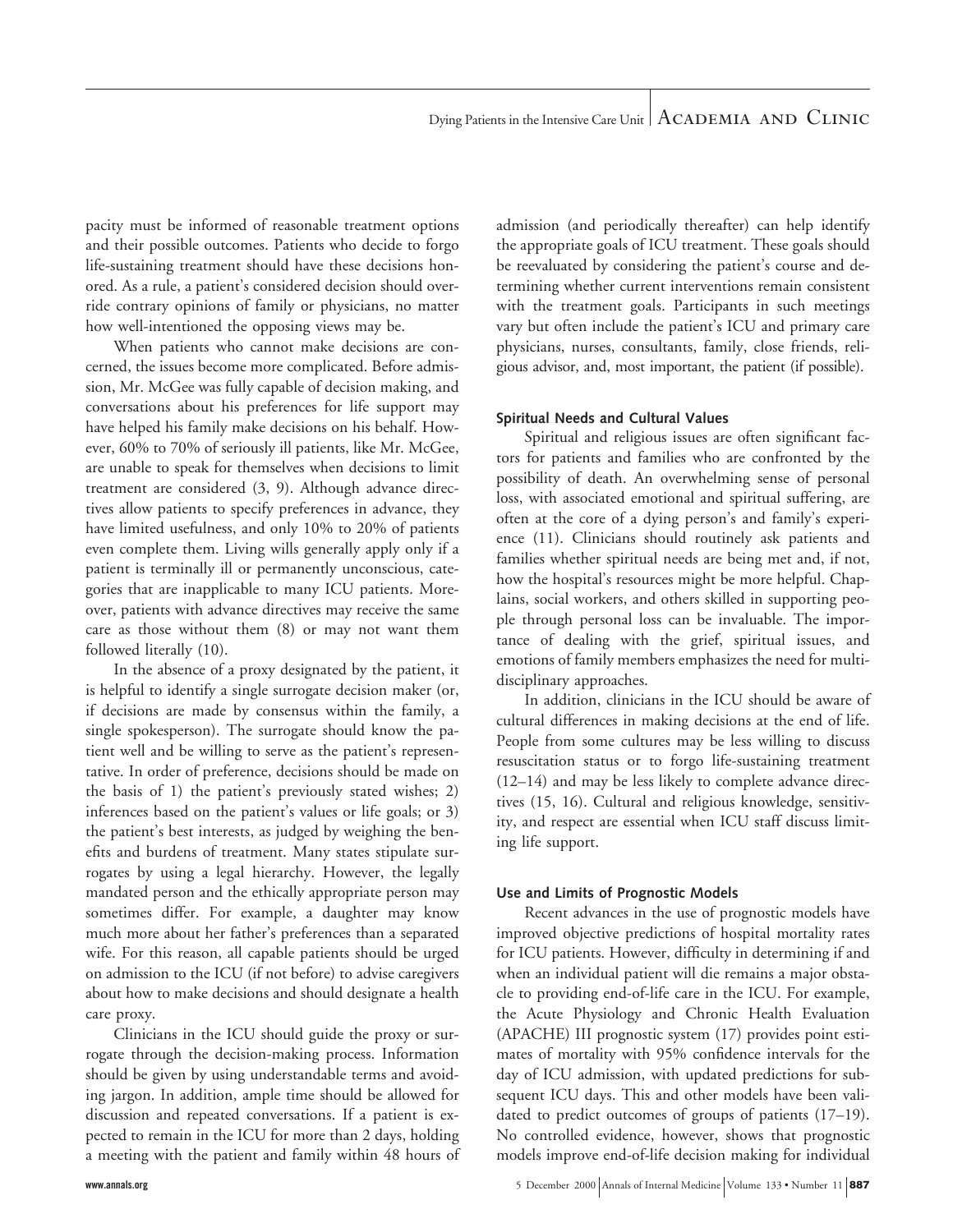## *Table 1.* **Limitations of Prognostic Models for End-of-Life Decision Making in the Intensive Care Unit**

| Prognostic models give probabilities of survival or death rather than a "yes"<br>or "no" answer; because of 95% confidence intervals, no model can<br>statistically exclude survival even in the most severely ill patients |
|-----------------------------------------------------------------------------------------------------------------------------------------------------------------------------------------------------------------------------|
| Individual accuracy of these predictions depends on whether a specific                                                                                                                                                      |
| patient's medical condition was reasonably well represented in the                                                                                                                                                          |
| population from which the model was derived                                                                                                                                                                                 |
| Most models derive their predictions from factors present at or shortly after<br>admission to the intensive care unit and do not provide updated mortality<br>estimates as the patient's condition changes                  |
| Some patients have inherently unpredictable courses                                                                                                                                                                         |
| Conventional models of patients in the intensive care unit predict only                                                                                                                                                     |
| hospital survival, not long-term survival, functional status, or quality of                                                                                                                                                 |
| life after hospital discharge                                                                                                                                                                                               |

patients. The prognostic model developed for the Study to Understand Prognoses and Preferences for Outcomes and Risk of Treatments (SUPPORT) provides 2- and 6-month estimates of survival, but this information has been shown to have minimal impact on end-of-life care for patients with serious illnesses (20).

Given these limitations, would sophisticated ICU prognostic models have aided decision making for Mr. Mc-Gee? Possibly. However, most clinicians already incorporate some type of probabilistic reasoning when discussing prognosis with patients and families. Having objective estimates of survival may complement physician estimates and may help "plant the seed" in the minds of family members who have difficulty accepting that their loved one may die in the ICU. Because current prognostic models have considerable limitations, however, clinicians should use them only as an adjunct to the process of shared decision making (**Table 1**).

# **WITHDRAWING LIFE-SUSTAINING INTERVENTIONS**

*After discussions with Mrs. McGee, a do-not-resuscitate order is written and dialysis is stopped. The ICU attending physician suggests that the ventilator also be discontinued, and the family agrees. Before ventilator support is stopped, vasopressors and all medications except morphine and midazolam are withdrawn. The resident discontinues enteral feedings but restarts them an hour later at the attending's request.*

# **Practice Variations**

Mr. McGee's care presented physicians and family with many decisions. Was the ICU the best place to care for him? Which interventions should be continued, and which should be stopped? Is "artificial nutrition" different from other life-sustaining treatment?

The practice of withdrawing treatment in ICUs has evolved during the past 20 years. When initial recommendations for discontinuing ventilator support were published in 1983, withdrawing ventilators was rare (21). Since then, withdrawing dialysis, ventilators, and other interventions has become much more common (22, 23). A study of 136 ICUs found that 74% of 5910 dying patients had some form of treatment withheld or withdrawn before death (2). However, interinstitutional variation was striking. Individual ICUs reported that anywhere from 21% to 96% of deaths were preceded by treatment limitation, and some ICUs reported no instances of withdrawing life support. This variation raises the question of whether these practice differences reflect physician or institutional values that ignore patient preferences.

# **Patterns of Forgoing Life Support**

Forgoing treatment may occur as a single, complete change in direction or may occur over time as specific treatments are gradually discontinued. In either case, procedures involved in forgoing treatment are inherently complex in ICUs, where several interventions are often in simultaneous use (24). It is important to note that in Mr. McGee's case, not all life-sustaining treatments were stopped simultaneously, enteral feedings were restarted at the attending's request, and inactivation of the pacemaker was not considered.

When several interventions are in use, a somewhat predictable pattern of withdrawal often occurs. First, dialysis, further diagnostic workups, and vasopressors are discontinued. Next, intravenous fluids, hemodynamic and electrocardiographic monitoring, laboratory tests, and antibiotic treatment are stopped, and finally artificial feedings and mechanical ventilation are withdrawn (24). The reasons for this "stepwise retreat" are complex and may in some cases be related to the symbolic importance of an intervention (such as artificial feeding) or to how immediately withdrawal of an intervention (such as a ventilator) leads to death. Physicians may also be less likely to withdraw interventions that treat iatrogenic problems and more willing to withdraw therapies related to their own subspecialty (25, 26). Surrogates may find it easier to decide to avoid beginning new interventions or to withhold antibiotics or dialysis because in these cases, the link between forgoing the intervention and death is not so obvious. However, many of these rationales do not reflect patient values and may not be ethically justified.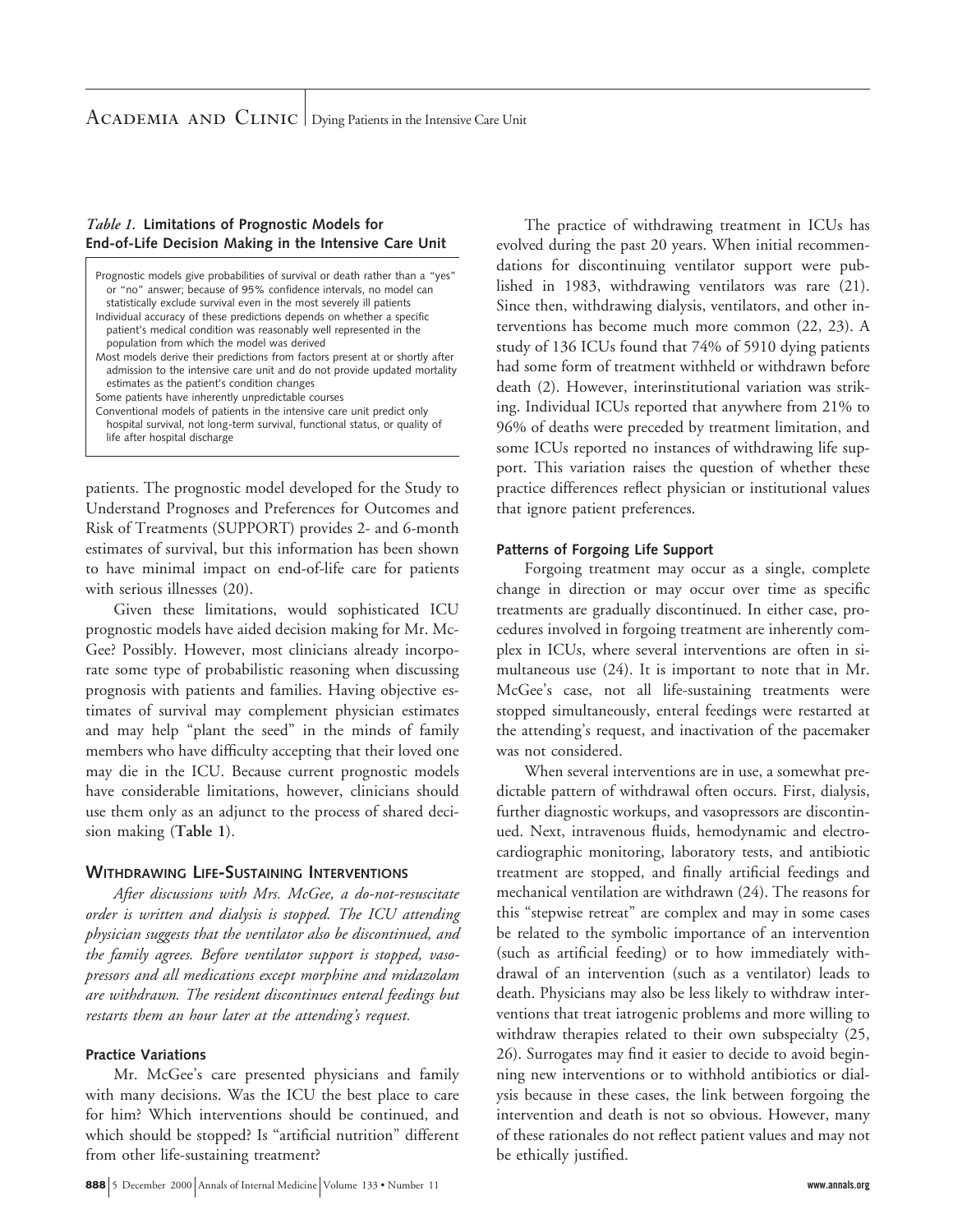When considering the array of interventions that might be forgone, clinicians and surrogates should focus on clearly articulating the goals of care. Even when treatment is being withdrawn, goals vary considerably. Occasionally, the goal may be to remove a particular treatment perceived to be burdensome (for example, a ventilator that impairs communication and separates the patient from his or her family). Goals of short-term survival until important loved ones gather may justify continued ventilator support. Maintaining the ability to communicate may justify continuing vasopressors, whereas if the only goal is patient comfort, such treatment should be stopped. In general, interventions that do not contribute to achieving agreed-on goals, regardless of whether they are burdensome in their own right, should be discontinued. Throughout this process, explicit attention should be paid to measures that provide comfort to the dying patient and family. This includes assistance in completing important life tasks, such as family reconciliation, to the extent possible. Consultations with experts in palliative care can often help ICU staff provide comprehensive end-of-life care for patients and families.

#### **Forgoing Specific Interventions** *Dialysis*

As in Mr. McGee's case, dialysis is often discontinued when other life-sustaining interventions are stopped. Unlike withdrawing a ventilator, however, stopping dialysis is unlikely to cause immediate death. In a small series of patients discontinuing chronic hemodialysis, death occurred after a median of 9.6 days (range, 2 to 34 days) (27). When dialysis is initiated for acute renal failure, patients occasionally recover renal function after dialysis is stopped, a possibility for which families should be prepared.

Several symptoms may accompany the cessation of dialysis. Dyspnea from volume overload can be controlled by restricting fluids, by administering opioids, and, rarely, by using ultrafiltration. Pruritus may be minimized by using emollients and antihistamines. Uremic nausea may be palliated with phenothiazines or butyrophenones, which also have sedating effects and may treat coexisting mental confusion (28).

#### *Artificial Feeding*

The clinical and ethical issues surrounding decisions to discontinue artificial nutrition have been discussed extensively elsewhere (29–32). In Mr. McGee's case, enteral feedings did not contribute to his overall comfort, nor were they specifically desired by his family. Some may feel that it is wrong to stop feedings and may even find that the feedings have symbolic benefits regardless of their nutritional benefits (33). Although attempts at oral feeding were not possible for Mr. McGee, patients able to swallow without aspirating should be offered fluids and food as part of comfort care.

Continuing Mr. McGee's enteral nutrition only because it was valued by the ICU attending physician opened the door to continuation of other, more burdensome therapies on the basis of physician preferences. In end-of-life care, the patient's values should carry more weight than those of clinicians.

#### *Mechanical Ventilation*

*Mr. McGee has been receiving intravenous morphine, 8 mg/h, and midazolam, 4 mg/h, for several days. Just before ventilator withdrawal, he receives intravenous boluses of 4 mg of morphine and 2 mg of midazolam. The ICU resident decreases the rate of the ventilator from 20 to 10 per minute, fractional inspired oxygen from 0.6 to 0.21, and tidal volume from 750 to 600 mL. Shortly thereafter, Mr. McGee's respiratory rate rises to 26 breaths/min. Despite no other signs of distress, the resident returns the ventilator rate to 20 per minute and the tidal volume to 750 mL.*

Although the ultimate outcome of ventilator withdrawal is almost always death, methods of withdrawal vary considerably among physicians and specialties (34–39) (**Table 2**). The question of which method is best calls for a critical examination of practices currently driven by tradition and emotion, as well as research into family perceptions during ventilator withdrawal. In Mr. McGee's case, his family believed that he would literally be removed from the ventilator and die shortly thereafter. In contrast, the resident expected that modest reductions in ventilator support would be sufficient to lead rapidly to death without extubation.

Patient comfort must be assessed frequently, and signs of discomfort should be treated with adequate doses of sedatives and opioids. If terminal weaning is chosen, a limited time course should be agreed on. Terminal weaning that lasts for many hours only prolongs the dying process and should be avoided. Families and staff should be prepared for the possibility that up to 10% of patients may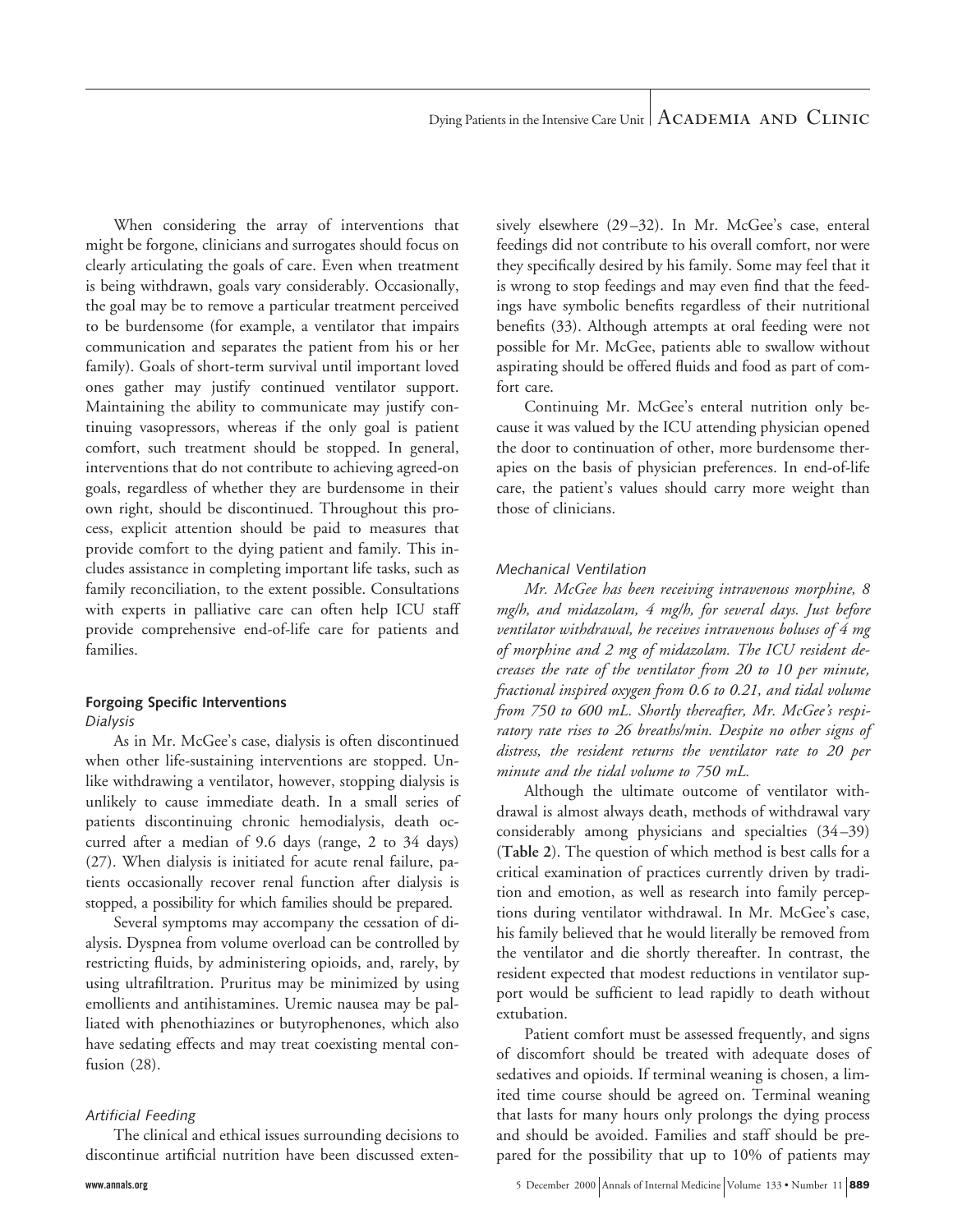| Method                     | <b>Positive Aspects</b>                                                                                                                                                   | <b>Negative Aspects</b>                                                                                                                                                                                          |
|----------------------------|---------------------------------------------------------------------------------------------------------------------------------------------------------------------------|------------------------------------------------------------------------------------------------------------------------------------------------------------------------------------------------------------------|
| Prolonged terminal weaning | Allows titration of drugs to control dyspnea<br>Maintains airway for suctioning<br>Creates more "emotional distance" between<br>ventilator withdrawal and patient's death | May prolong the dying process<br>May mislead family to think that survival is still a goal<br>of therapy<br>Interposes a machine between family and patient<br>Precludes any possibility of verbal communication |
| Extubation                 | Allows patient to be free of unwanted technology<br>Is less likely to prolong the dying process                                                                           | Family may interpret noisy breathing caused by<br>airway secretions or agonal breaths as discomfort<br>May cause dyspnea at time of extubation, especially<br>if anticipatory sedation is not given              |
| Rapid terminal weaning     | Maintains airway for suctioning<br>Is less likely to prolong the dying process                                                                                            | Interposes machine between family and patient<br>Precludes any possibility of verbal communication                                                                                                               |

## *Table 2.* **Methods of Withdrawing Ventilator Support**

unexpectedly survive 1 or more days after ventilator withdrawal (39).

Dyspnea and anxiety should be anticipated when ventilator support is withdrawn by any method. Intravenous opioids and benzodiazepines are the drugs of choice to treat dyspnea and anxiety or agitation, respectively. Both should be immediately available and titrated to effect. These drugs may also be given before ventilator withdrawal to prevent anticipated symptoms from occurring. The ICU clinician's primary goal should be to ensure patient comfort and prevent suffering.

The amount of opioid or benzodiazepine necessary to relieve symptoms varies widely and depends on previous drug exposure (which induces tolerance), drug metabolism, and level of awareness. Typical doses of morphine given by continuous intravenous infusion (or repeated boluses) range from 10 to 30 mg/h. Occasionally, opioid-tolerant patients require doses of morphine at least one order of magnitude higher (for example, 500 to 1000 mg/h). Physicians and nurses should explicitly document that medications are being titrated to control symptoms. Care should focus on relieving the patient's discomfort regardless of the amount of medication needed. In Mr. McGee's case, ventilator support was decreased after inadequate doses of opioids and benzodiazepines. The increases in his respiratory rate that occurred after reduction of ventilator support should have been treated with additional doses of both agents, not by restoring full ventilator support.

Paralysis caused by neuromuscular blocking agents precludes the assessment of patient discomfort and the possibility of patients communicating with loved ones. For these reasons, these agents should be avoided when ventilators are being withdrawn. They should never be given merely to make the patient "appear" comfortable. Before ventilator withdrawal, paralytic agents already in use should be stopped and their effects should be allowed to clear, or, if possible, they should be pharmacologically reversed (34, 40). If the effects of these agents persist beyond several hours (which is unusual), physicians and families should discuss the appropriateness of proceeding with ventilator withdrawal, given that patients in this situation remain at risk for unrecognized pain and discomfort (41).

## *Electrocardiographic Monitoring and Pacemakers*

*After 30 minutes of terminal weaning, the family discusses what will happen to the pacemaker when Mr. McGee dies and how they will know he is dead if the pacemaker is still firing. Two hours later, Mr. McGee's son asks, "How low does the blood pressure have to go for it to be over?" After another hour, he says, "Enough is enough; it's time to stop." The resident is contacted and decreases the ventilator rate to 15 per minute.*

*Two hours later, Mr. McGee's oxygen saturation and blood pressure decrease precipitously. His blood pressure becomes unobtainable, although the monitor shows a paced rhythm at 80 beats/min. The ICU nurse pages the cardiology fellow, who disables the pacemaker. The monitor shows ventricular fibrillation, and Mr. McGee is pronounced dead.*

Mr. McGee's family relied on his electrocardiographic monitor and vital signs to gauge the trajectory of his dying, even though such monitoring is relatively useless in assessing comfort or accurately predicting the time remaining until death. Why was monitoring continued at all? In some cases, its presence may distract families from attending to the patient. To avoid this, some ICUs turn off the bedside electrocardiographic display but continue to monitor the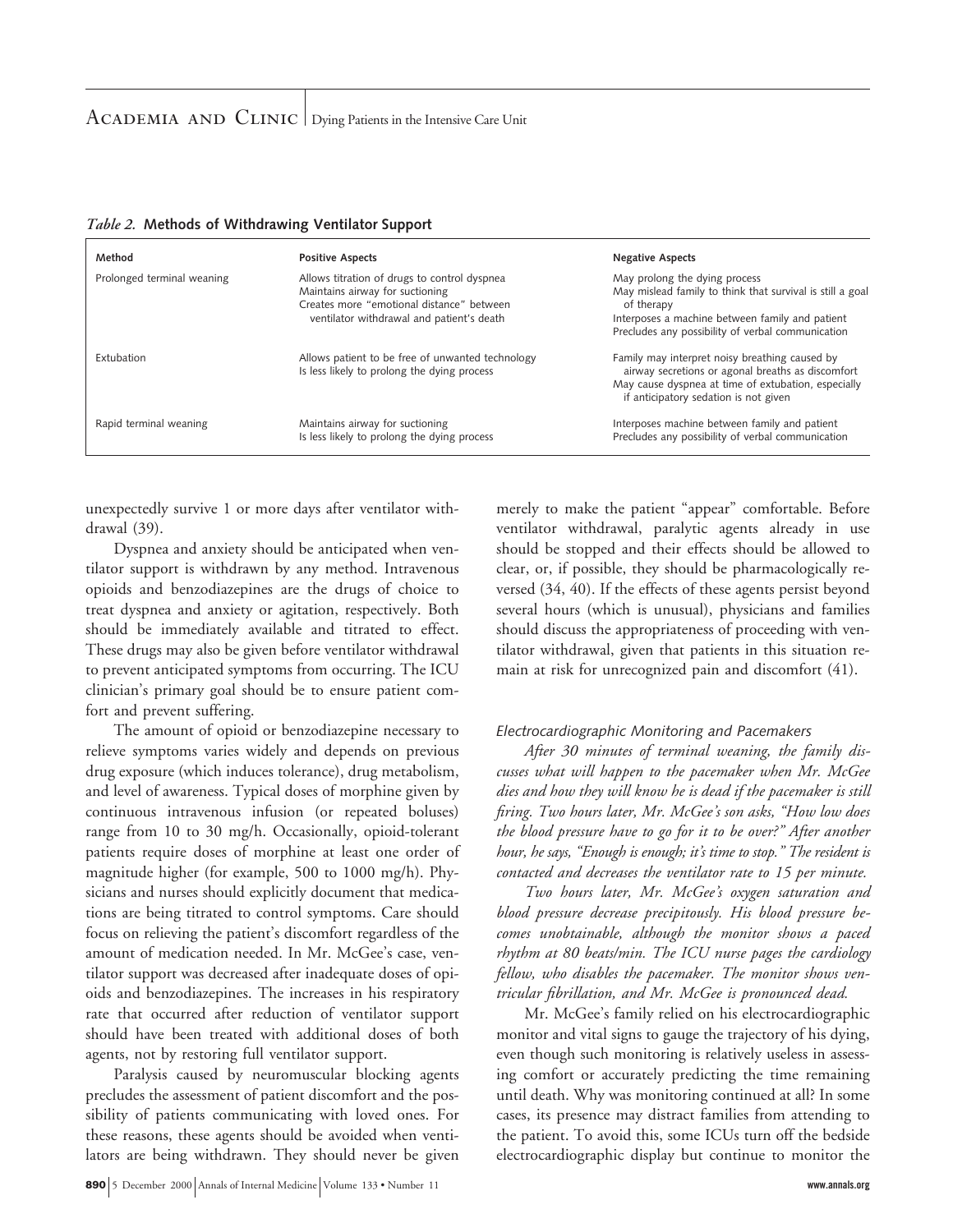patient at a central station. This allows staff to determine when the heart's electrical activity ceases without distracting the family.

Although Mr. McGee had a pacemaker in place, the ICU team did not consider its inactivation when the decision was made to stop life-sustaining interventions. Temporary pacemakers are more likely to elicit such considerations, but a permanent pacemaker often goes unnoticed. Pacemakers, once implanted, rarely cause discomfort. However, if a patient wants to refuse all life-sustaining treatment, a permanent pacemaker or an implantable defibrillator should be inactivated (42, 43). The outcome of this action is unpredictable, however, because it is difficult to know what intrinsic rhythms will persist.

In Mr. McGee's case, no one anticipated that the pacemaker would interfere with the pronouncement of death. This exemplified the overall lack of detailed planning by the ICU attending physician, housestaff, and nurses in coordinating Mr. McGee's end-of-life care. At several points during ventilator withdrawal, the ICU resident was left alone to make treatment decisions without adequate knowledge or a clear plan of how to proceed. The resident's actions and inactions attest to the need for expert guidance from experienced clinicians. Attending physicians should not assume that residents instinctively know how to go about withdrawing treatment, much less that they know how to effectively palliate patient symptoms or address emotional or spiritual issues.

# **WHERE TO CARE FOR PATIENTS FORGOING LIFE-SUSTAINING TREATMENT**

After invasive measures are discontinued, transfer to a general floor may be appropriate. However, an ICU patient should not be discharged to an inpatient unit that lacks resources to provide medically necessary care and ensure comfort. If such a transfer must occur because of triage pressures, the institution has an ethical obligation to provide additional resources that will ensure delivery of care at the necessary level. When available, a dedicated palliative care or hospice inpatient unit may provide excellent care to the patient and family. Some hospitals have palliative care units for patients being withdrawn from lifesustaining treatment, and these allow a level of expertise that is unattainable in less specialized settings (44). However, transfers to such units may disrupt established relationships between clinicians and patients or families.

If the patient remains in the ICU, continuity of nursing and physician care is provided. However, this option may be too expensive or may result in unavailability of ICU beds for other patients. Most patients die within several hours of withdrawal of life-sustaining treatment (45, 46). They should remain in the ICU if they require intensive palliative care that no other unit has the resources to provide. Under these circumstances, the ICU staff must be knowledgeable in providing such care and must accept the fact that intensive palliative care is as legitimate a part of their mission as rescue care (47).

When the ICU is judged to be the best available place for the dying patient, attention should be paid to the ICU environment (48). People often prefer to die at home in familiar and comfortable surroundings, with friends and family nearby (49). Although going home to die is impossible for ICU patients, bringing aspects of "home" desired by the patient into the ICU may be feasible and should be strongly encouraged (**Table 3**).

## **CONCLUSION**

The care of patients dying in the ICU often requires a dramatic shift from the "rescue" mode to approaches that recognize death's inevitability and focus on patient and family comfort. Such a shift requires reaching consensus with the patient or family about the goals of ICU care. In addition, clinicians must have a well-developed plan and the clinical skills and knowledge to meet the physical, emotional, and spiritual needs of dying patients and their families. These skills must not be assumed but can be learned through formal education programs and by observing positive role models. Further research on decision making;

*Table 3.* **Ways in Which Intensive Care Units Can Simulate a Home Environment for Dying Patients**

| Transportable Aspect of a<br><b>Patient's Home</b>   | Ways To Provide This Aspect in<br>the Intensive Care Unit                                                                            |
|------------------------------------------------------|--------------------------------------------------------------------------------------------------------------------------------------|
| Privacy                                              | Provide a private room<br>Close doors and curtains                                                                                   |
| Ready access to family                               | Suspend restrictive visiting hours<br>Provide comfortable chairs, recliners, and<br>cots for family members in the patient's<br>room |
| Access to patient's own<br>possessions and amenities | Allow family to bring in favorite music,<br>clothes, religious icons, food, and pets                                                 |
| Family serving as personal<br>caregivers             | When appropriate, allow family to assist<br>with patient care                                                                        |
| Access to religious rituals<br>and spiritual support | Provide religious and spiritual resources<br>Encourage religious and other family rituals<br>at the bedside before and after death   |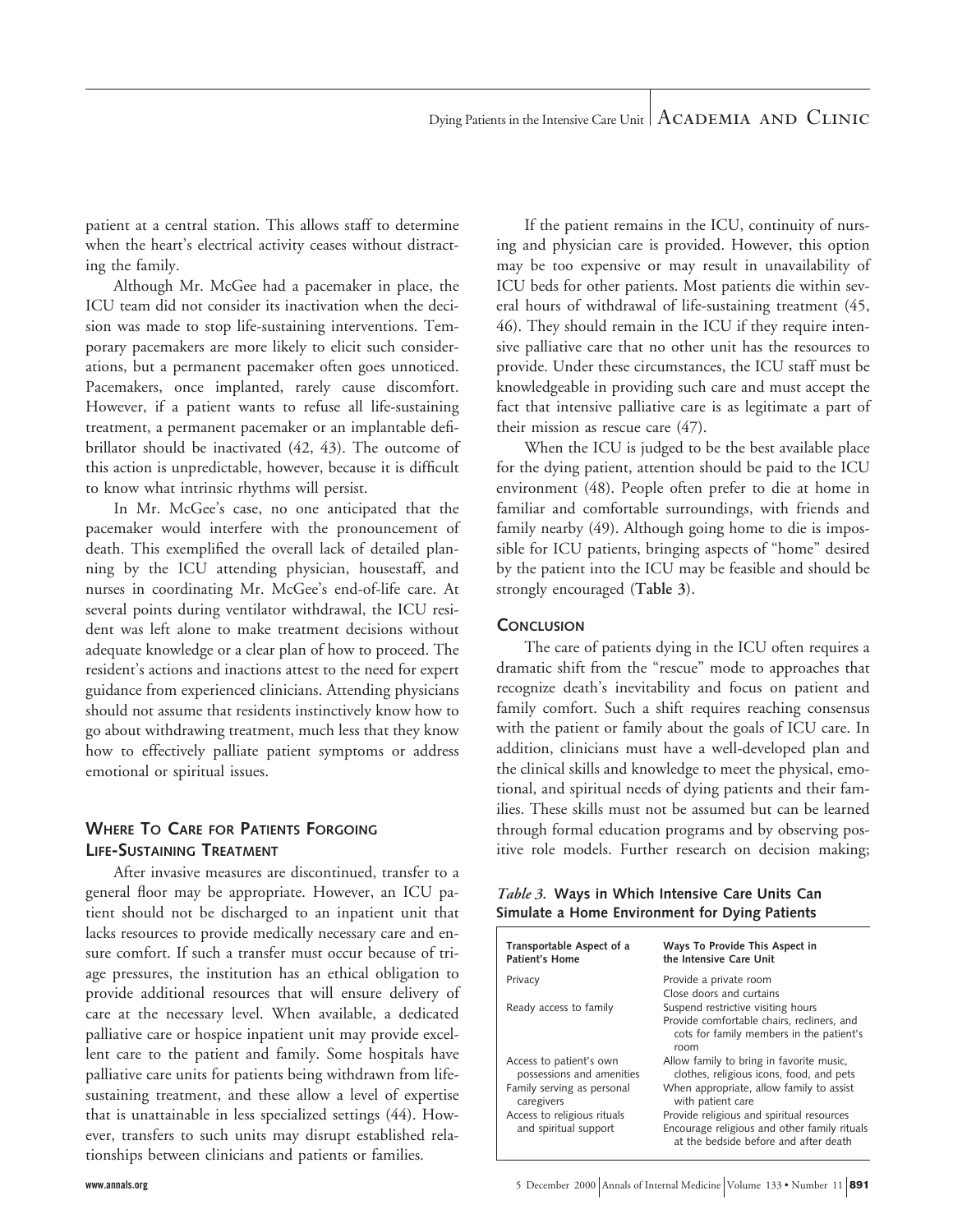## ACADEMIA AND CLINIC Dying Patients in the Intensive Care Unit

family and patient values at the end of life; and clinical outcomes beyond survival, including comfort and quality of dying, will help ICU clinicians better meet these challenges.

From the State University of New York Upstate Medical University, Center for Bioethics and Humanities, Syracuse, New York; and the University of Pennsylvania Pulmonary, Allergy, and Critical Care Division and Center for Bioethics, Philadelphia, Pennsylvania.

**Requests for Single Reprints:** Lois Snyder, JD, Center for Ethics and Professionalism, American College of Physicians–American Society of Internal Medicine, 190 North Independence Mall West, Philadelphia, PA 19106; e-mail, lsnyder@mail.acponline.org.

**Current Author Addresses:** Dr. Faber-Langendoen: State University of New York Upstate Medical University, 750 East Adams Street, Syracuse, NY 13210.

Dr. Lanken: University of Pennsylvania, 3400 Spruce Street, Philadelphia, PA 19104.

#### **References**

1. **Field MJ, Cassel CK, eds.** Approaching Death: Improving Care at the End of Life. Washington, DC: National Academy Pr; 1997.

2. **Prendergast TJ, Claessens MT, Luce JM.** A national survey of end-of-life care for critically ill patients. Am J Respir Crit Care Med. 1998;158:1163-7. [PMID: 0009769276]

3. **Faber-Langendoen K.** A multi-institutional study of care given to patients dying in hospitals. Ethical and practice implications. Arch Intern Med. 1996;156: 2130-6. [PMID: 0008862106]

4. **Solomon MZ, O'Donnell L, Jennings B, Guilfoy V, Wolf SM, Nolan K, et al.** Decisions near the end of life: professional views on life-sustaining treatments. Am J Public Health. 1993;83:14-23. [PMID: 0008417600]

5. **Lee DK, Swinburne AJ, Fedullo AJ, Wahl GW.** Withdrawing care. Experience in a medical intensive care unit. JAMA. 1994;271:1358-61. [PMID: 0008158822]

6. Decisions near the end of life. Council on Ethical and Judicial Affairs, American Medical Association. JAMA. 1992;267:2229-33. [PMID: 0001372944]

7. American Thoracic Society. Withholding and withdrawing life-sustaining therapy. Ann Intern Med. 1991;115;478-85.

8. **Teno JM, Licks S, Lynn J, Wenger N, Connors AF Jr, Phillips RS, et al.** Do advance directives provide instructions that direct care? SUPPORT Investigators. Study to Understand Prognoses and Preferences for Outcomes and Risks of Treatment. J Am Geriatr Soc. 1997;45:508-12. [PMID: 0009100722]

9. **Lynn J, Teno JM, Phillips RS, Wu AW, Desbiens N, Harrold J, et al.** Perceptions by family members of the dying experience of older and seriously ill patients. SUPPORT Investigators. Study to Understand Prognoses and Preferences for Outcomes and Risks of Treatments. Ann Intern Med. 1997;126:97- 106. [PMID: 0009005760]

10. **Sehgal A, Galbraith A, Chesney M, Schoenfeld P, Charles G, Lo B.** How strictly do dialysis patients want their advance directives followed? JAMA. 1992; 267:59-63. [PMID: 0001489360]

11. **Byock I.** Dying Well: The Prospect for Growth at the End of Life. New York: Riverhead Books; 1997.

12. **Caralis PV, Davis B, Wright K, Marcial E.** The influence of ethnicity and race on attitudes toward advance directives, life-prolonging treatments, and euthanasia. J Clin Ethics. 1993;4:155-65. [PMID: 0008334279]

13. **Leggat JE Jr, Bloembergen WE, Levine G, Hulbert-Shearon TE, Port FK.** An analysis of risk factors for withdrawal from dialysis before death. J Am Soc Nephrol. 1997;8:1755-63. [PMID: 0009355079]

14. **Blackhall LJ, Murphy ST, Frank G, Michel V, Azen S.** Ethnicity and attitudes toward patient autonomy. JAMA. 1995;274:820-5. [PMID: 0007650806]

15. **Garrett JM, Harris RP, Norburn JK, Patrick DL, Danis M.** Life-sustaining treatments during terminal illness: who wants what? J Gen Intern Med. 1993;8: 361-8. [PMID: 0008410396]

16. **Haas JS, Weissman JS, Cleary PD, Goldberg J, Gatsonis C, Seage GR 3rd, et al.** Discussion of preferences for life-sustaining care by persons with AIDS. Predictors of failure in patient-physician communication. Arch Intern Med. 1993;153:1241-8. [PMID: 0008494476]

17. **Knaus WA, Wagner DP, Draper EA, Zimmerman JE, Bergner M, Bastos PG, et al.** The APACHE III prognostic system. Risk prediction of hospital mortality for critically ill hospitalized adults. Chest. 1991;100:1619-36. [PMID: 0001959406]

18. **Teres D, Lemeshow S, Avrunin JS, Pastides H.** Validation of the mortality prediction model for ICU patients. Crit Care Med. 1987;15:208-13. [PMID: 0003816253]

19. **Thibault GE.** Prognosis and clinical predictive models for critically ill patients. In: Field MJ, Cassel CK, eds. Approaching Death: Improving Care at the End of Life. Washington, DC: National Academy Pr; 1997:363-82. [NLM Unique ID: 9800905]

20. A controlled trial to improve care for seriously ill hospitalized patients. The study to understand prognoses and preferences for outcomes and risks of treatments (SUPPORT). The SUPPORT Principal Investigators. JAMA. 1995;274: 1591-8. [PMID: 0007474243]

21. **Grenvik A.** "Terminal weaning"; discontinuance of life-support therapy in the terminally ill patient [Editorial]. Crit Care Med. 1983;11:394-5. [PMID: 0006839794]

22. **Prendergast TJ, Luce JM.** Increasing incidence of withholding and withdrawal of life support from the critically ill. Am J Respir Crit Care Med. 1997; 155:15-20. [PMID: 0009001282]

23. **Koch KA, Rodeffer HD, Wears RL.** Changing patterns of terminal care management in an intensive care unit. Crit Care Med. 1994;22:233-43. [PMID: 0008306681]

24. **Faber-Langendoen K, Spomer A, Ingbar D.** A prospective study of withdrawing mechanical ventilation from dying patients [Abstract]. Am J Respir Crit Care Med. 1996;153:4S.

25. **Christakis NA, Asch DA.** Medical specialists prefer to withdraw familiar technologies when discontinuing life support. J Gen Intern Med. 1995;10:491-4. [PMID: 0008523151]

26. **Christakis NA, Asch DA.** Biases in how physicians choose to withdraw life support. Lancet. 1993;342:642-6. [PMID: 0008103146]

27. **Cohen LM, McCue JD, Germain M, Kjellstrand CM.** Dialysis discontinuation. A 'good' death? Arch Intern Med. 1995;155:42-7. [PMID: 0007802519]

28. **Doyle D, Hanks GW, MacDonald N, eds.** Oxford Textbook of Palliative Medicine. 2nd ed. New York: Oxford Univ Pr; 1998. [NLM Unique ID: 9713371]

29. Ethics manual. Fourth edition. American College of Physicians. Ann Intern Med. 1998;128:576-94. [PMID: 0009518406]

30. **Lynn J, Childress JF.** Must patients always be given food and water? Hastings Cent Rep. 1983;13:17-21. [PMID: 0006417050]